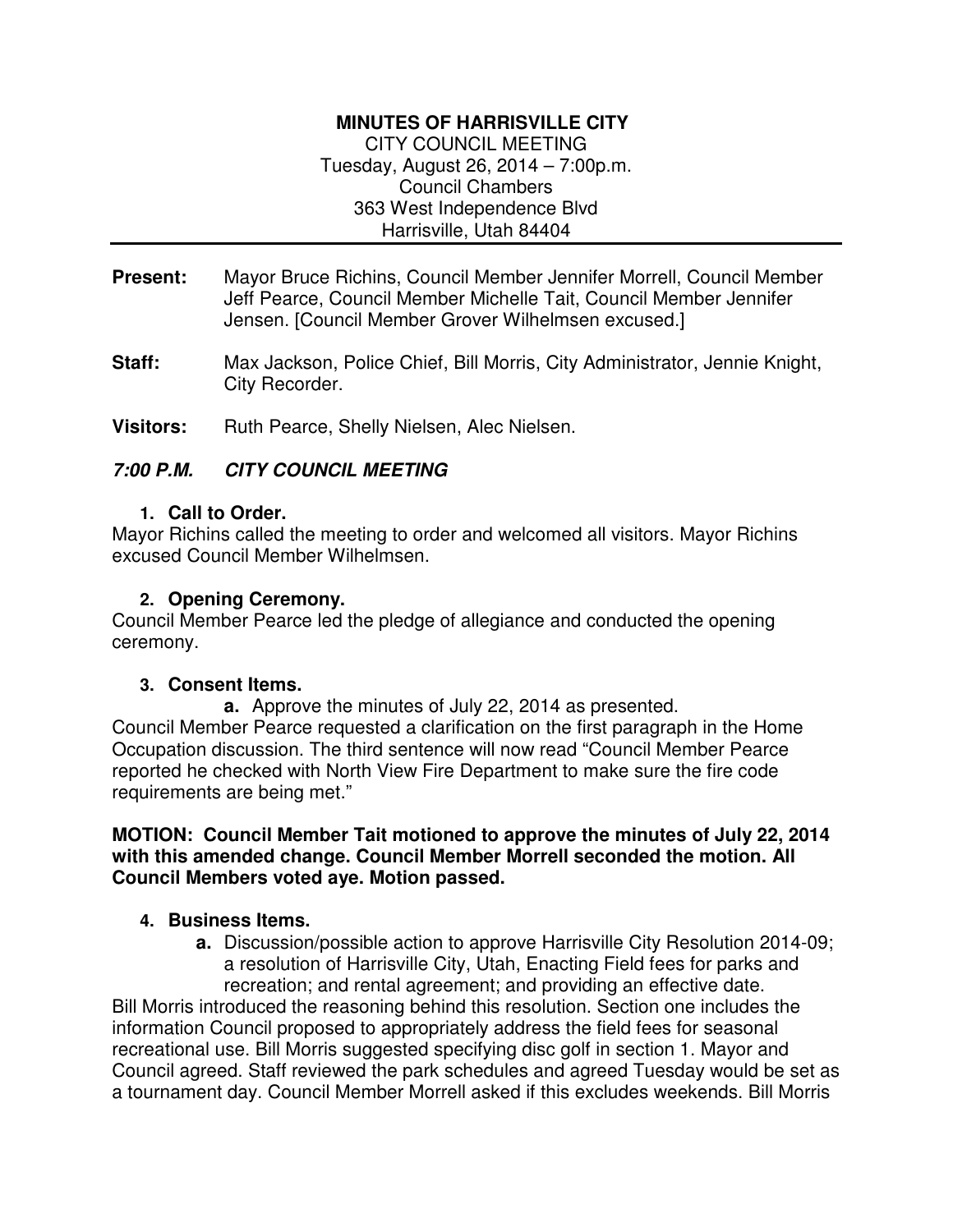pointed out Tuesday is a day where there is not much activity in the park, and will eliminate the risk during the parks busy times. He also said this resolution includes the rental of fields for other tournaments like lacrosse. The city has already received a proposal for a lacrosse tournament. Mayor and Council agreed to base fees on how many fields will be used. The already proposed tournament will receive a discount this year but the field fees will go up next year. Council Member Morrell asked if only Harrisville residents and Harrisville businesses are eligible. Bill Morris clarified this will be consistent with the park reservation requirements, residents, Harrisville businesses and non-profit (501c3) are eligible. Mayor Richins said he discussed the proposed fee with other potential renters and feels the fee may be too high. Mayor and Council agreed the fee will be set to \$100. Mayor and Council discussed enforcement issues for those who have paid reservation fees to reserve the fields. Bill Morris stated outside teams are allowed to play because it is a public park during the times when the field is not reserved. The city will provide a dedicated field with a rental agreement for eligible interested parties for a guaranteed site. These are also public parks and available to the public if not in use. Bill Morris suggested using signage to identify when the fields are reserved. Council Member Pearce asked if Council wants to make changes to this policy, would they have to pass a new resolution. Bill Morris responded "yes". Council Member Pearce also pointed out a few clerical errors.

**MOTION: Council Member Pearce motioned to approve Harrisville City Resolution 2014-09; a resolution of Harrisville City, Utah, Enacting Field fees for parks and recreation; and rental agreement; and providing an effective date as amended. Council Member Jensen seconded the motion. A Roll Call vote was taken.** 

**Council Member Tait Yes Council Member Pearce Yes Council Member Jensen Yes Council member Morrell Yes** 

#### **Motion passed 4-0.**

**b. Discussion on the separation of duties/records with police and court.**  Chief Jackson reminded Council of a previous discussion regarding the increased need to address the police and court duties. He informed Council the three branches of government are to remain separated through the clerks and physical files. Because of the small size of our city we have been allowed to have the same person filling all of these job responsibilities. As we have become a larger city, we should bring ourselves into compliance with the state regulations. This is implemented by a strategic planning mission. Staff has recently been talking about some of these strategic planning goals to see if we could be in compliance in the near future. Currently Jackie VanMeeteren is the police secretary/admin and would potentially be the evidence custodian with the new changes. This is an intense duty based on the chain of evidence that must be met including the disposal requirements. Nikki Green would be coming on as full time status court clerk. There will be some expense with the full time status and benefits and also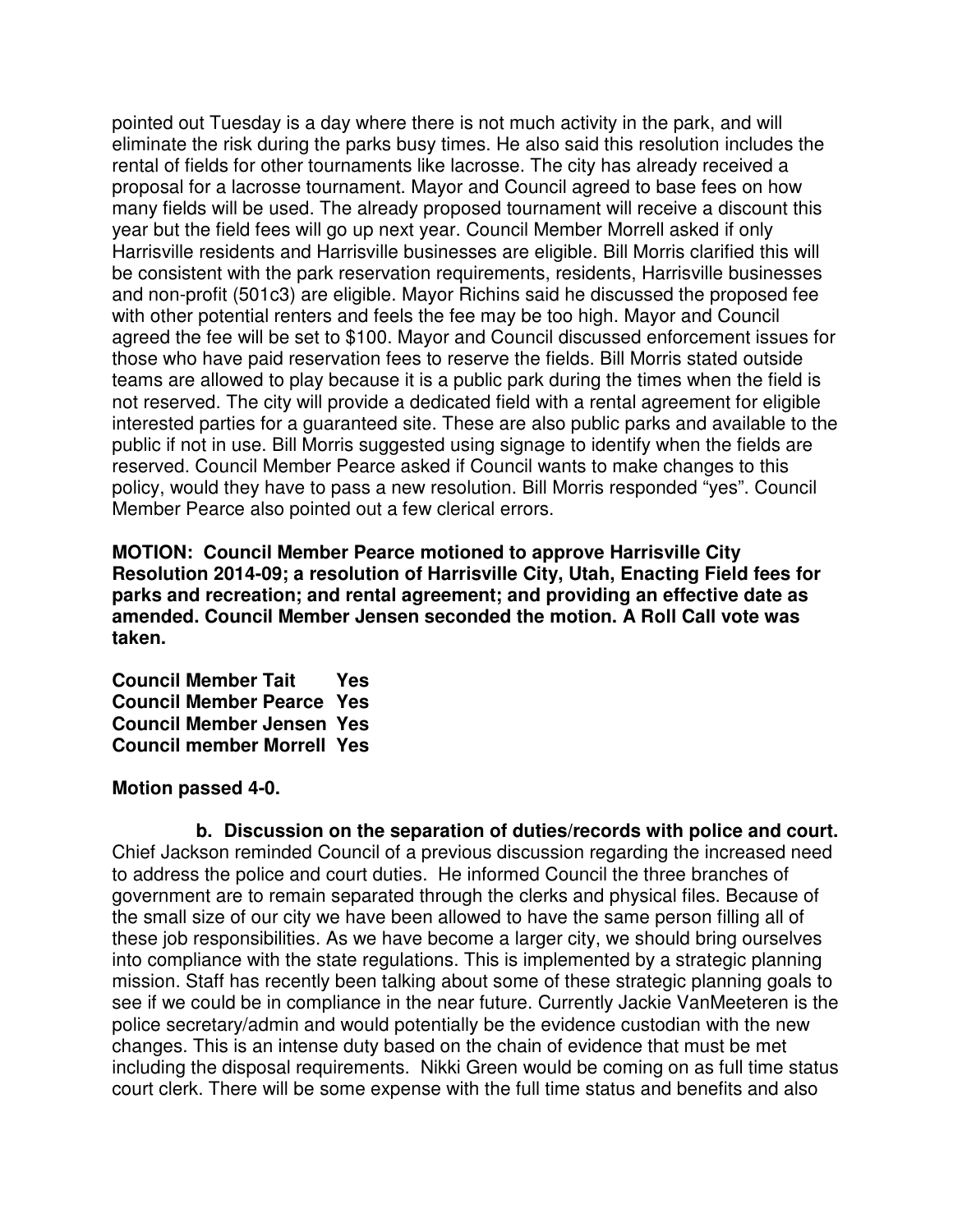some remodeling of the office spaces. To meet ADA regulations, the face of the police department must be on the top level of the city offices. This may create a circumstance to remodel some of the rooms. There will now be a person in charge of the police records and duties and a separate person in charge of the court records and duties. They will be located in separate areas.

Bill Morris pointed out we must support the constitutional requirements if possible. Council Member Pearce commented the auditor has brought this up. Chief Jackson said yes, but allowances are made for smaller cities with smaller staff. Bill Morris said as a matter of professionalism we can now be brought into compliance. In some ways we have outgrown the model for a small town.

Council Member Morrell asked what logistical issues would change; stating individuals would present at the recorder's office to receive police assistance. Bill Morris said "yes" and explained needs for long term storage are changing. Chief Jackson said going paperless will help with record retention. He also informed Council that Weber County Dispatch will be transitioning to a new module for police dispatching. This will require Jackie to be trained on an entirely new reporting and record keeping system. Nikki would become a TAC for the court. This will also allow for another state requirement to be met with convictions being entered separately from arrest records. Additional training will be necessary for both employees.

Council Member Jensen asked what the time frame for implementation is. Chief Jackson said within the next year. Bill Morris said this will need to be included in the next budget year discussion. Chief Jackson said the original intent was for a long term transition but with the change to a new police records system the timing seems more appropriate now.

Council Member Pearce asked if there are any cost figures with the new dispatch program. Chief Jackson replied they are their own taxing district and the associated costs go through that entity. Bill Morris said they wanted to inform Council now so the beginning planning stages can be implemented.

# **c. Update: Law Enforcement Towing Procedure**

Chief Jackson gave a brief overview of the history for the current towing contract between the city and QuickHook towing, with Ogden Auto Body as the impound yard. The owner is not able to perform this duty property, and they have been having other service providers called out. He explained in the past there were problems with Wrecker Dispatch and the Towing Association. The city solution at that time was to contract with a single source with backup.

In the future they will go through a national towing dispatch to assign a local towing company to a call. Chief Jackson explained we are within the 90 day obligation period and notification has already been sent to the current provider that we will not be renewing the contract.

He proposed using the same towing list Ogden City uses. They have a screening process in place where an employee actually conducts inspections with towing services and tow yards to make sure they are in line with the standards. They have a dedicated officer to inspect the trucks and drivers and based on those qualifications they end up on the list. He proposed adopting a similar contract with those same providers. We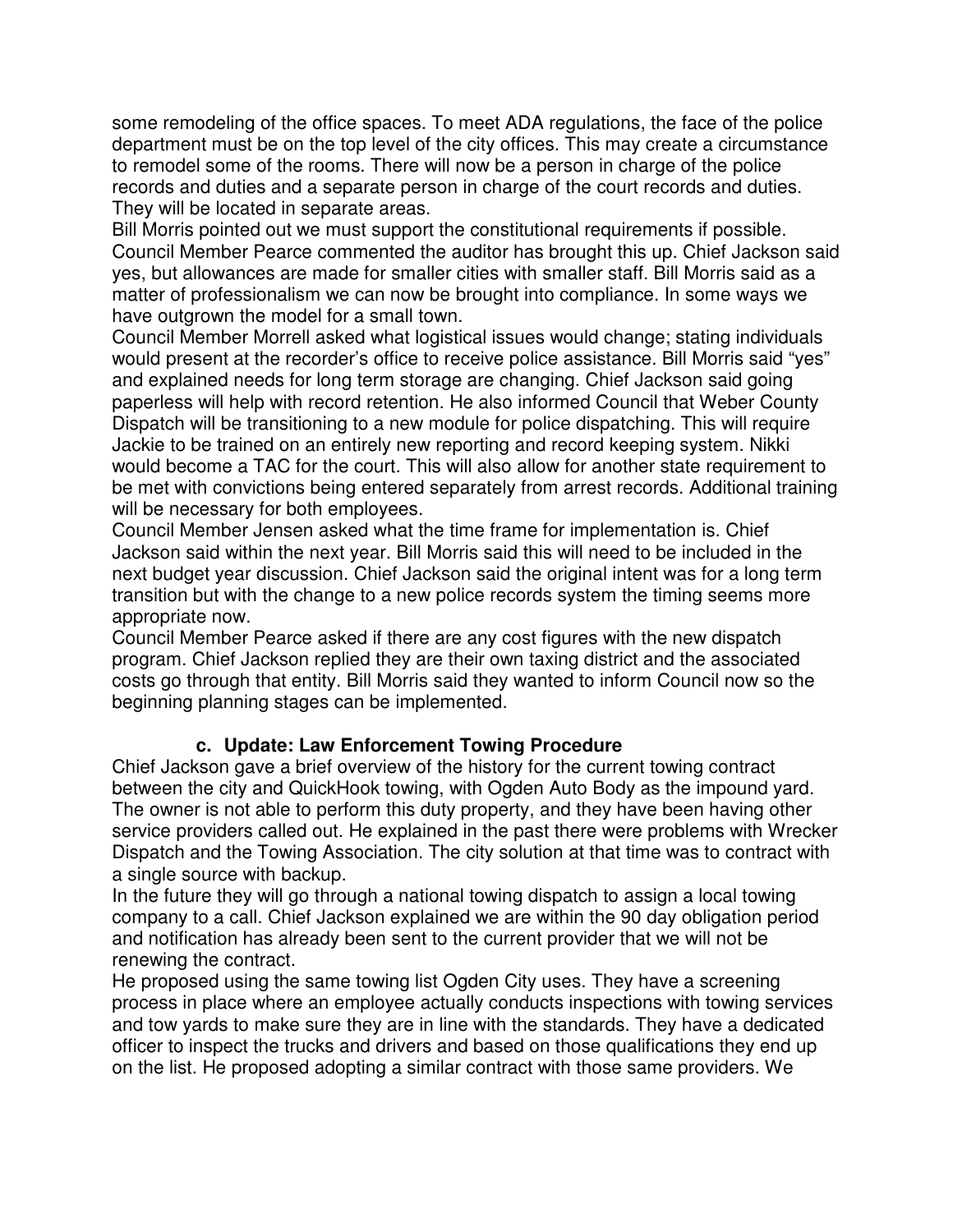would still have the option to remove someone from our own towing list if any issues arise. Otherwise we will go through the RFP process.

Council Member Jensen asked if we would take the Ogden City list and model our own after their list. Chief Jackson said Ogden City has already handpicked the participants on their list. Additionally, if they are not happy with the service, they have the option to remove them from the list.

Bill Morris asked for direction from Council; would they like to follow the recommendation of Chief Jackson or open an RFP. Mayor and Council agreed they would like to follow the recommendation from Chief Jackson.

Chief Jackson also said the city can custom fit this list to our own needs. The towing companies seem to think this is a more fair way for them as well. Bill Morris said he will put this on a future agenda as an interlocal agreement.

Council Member Pearce asked about how many calls we average per week. Chief Jackson said anywhere between 2-10 calls per week. Council Member Pearce asked where the largest crash area is. Chief Jackson responded Washington Boulevard and the Junction (Larsen Lane, Highway 89, and Wall Avenue).

### **5. Public Comments - (3 minute maximum)**

Ruth Pearce, 295 E. 1150 N., said she was approached by a resident about Green's property located over in her area of the city. She said the resident understood they were supposed to put up a privacy fence a few years back. This resident is concerned because the business is not receptive to her concerns with weed control. Bill Morris informed Council that we have included an article in the newsletter regarding weeds. Ruth Pearce said there are also weeds on the properties on Wall Avenue. Bill Morris said we have sent the letters out on those properties. Ruth Pearce said there is a semi truck advertising on the corner of Larsen Lane at SPS. She also mentioned they have not kept up on their slurry seal requirement. They cut the curb for access but in her opinion the property has not been brought up to code.

## **6. MAYOR/COUNCIL FOLLOW-UP**

Mayor Richins gave a follow-up on the lacrosse tournament. Typically the park is not reserved after the restrooms are winterized. There is not an option to re-winterize because of reduced staff during the fall. The recreation employees move over to assist with preparing for snow removal once the bathrooms are winterized. Because they will be holding this lacrosse tournament, they will be required to supply port-a-potties on Saturday, removing them that evening. They will adapt the fields accordingly, using our resources to meet their needs without staff assistance.

Mayor Richins said he will be attending the Utah League of Cities and Towns Fall conference. Council Member Tait and Jensen will also be attending. Council Member Pearce will be attending Thursday only.

Mayor Richins informed Council the Walmart Heart program recognized a local resident Tyler Teuscher. He wanted to acknowledge the efforts made by the city and local community to support this event. The police department escorted him from his home, and North View Fire Department and Walmart employees were there to welcome him.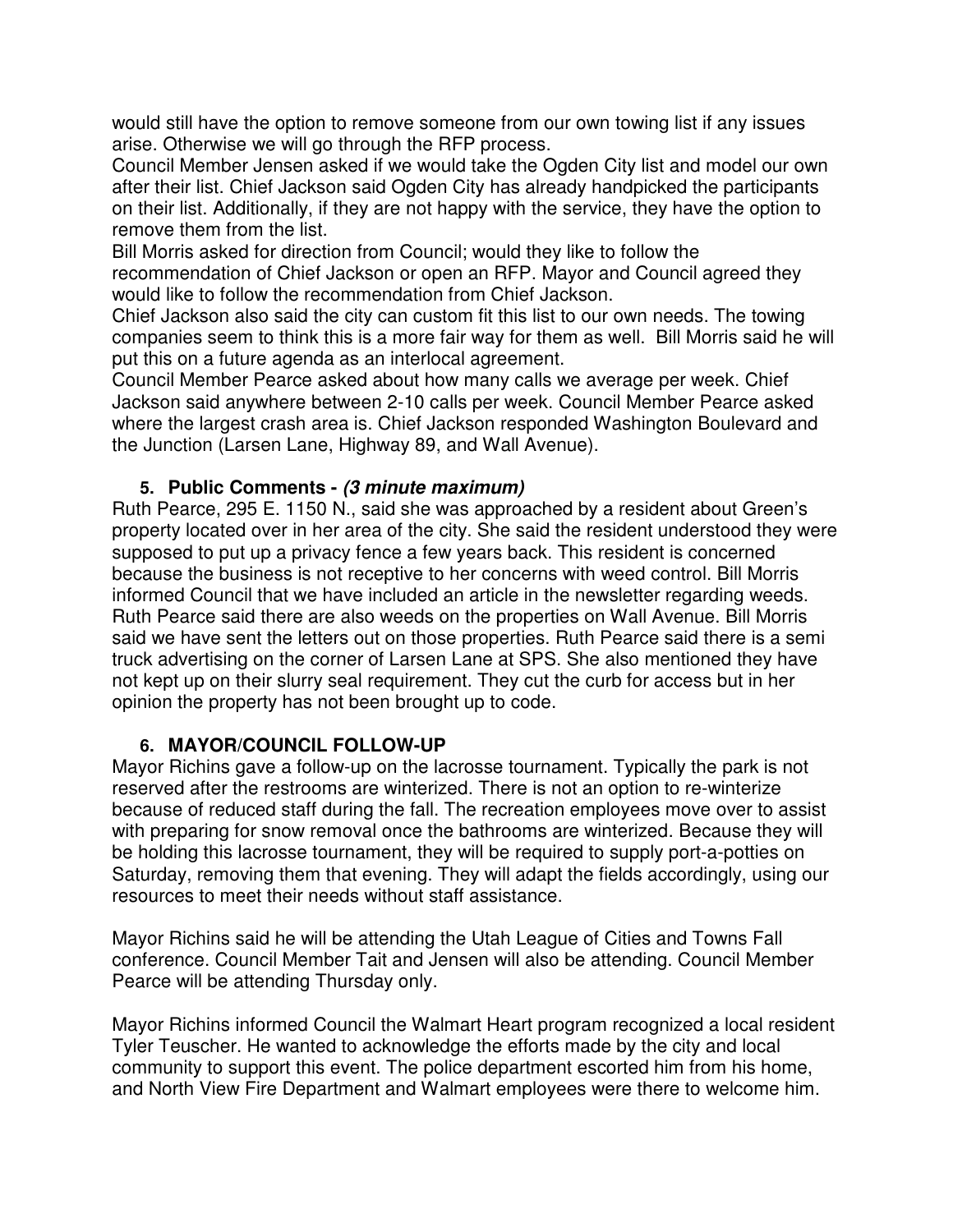Mayor Richins said we cannot have enough good things like this covered in the local newspaper. Council Members expressed their desire to participate in any future events such as this.

On a side note, Mayor Richins met the marketing director of Walmart and he offered to help sponsor something in our community. Mayor Richins is suggesting resurfacing the tennis courts. He will follow-up with Recreation Director Bryan Fife on this.

Jennie Knight gave a brief overview of the cabin renovation. The installation of the new automated locking system is still in progress. Access will be allowed through the same keys cards as the city offices. Staff is still determining a good way to ensure the integrity of the rentals with increase accessibility. There are predetermined times for the doors to unlock and lock. Staff has been working with new reservations to help with the conversion. There is also a preparatory time frame allowed, if the resident so desires. Hopefully this will be up and working in the next few weeks.

Bill Morris informed Council he is still conducting the environmental studies for the CDBG. He will keep Council informed.

Mayor Richins said Council will need to set a date for next year's Heritage Days celebration. He passed around thank you notes to collect signatures to send to the sponsors. Mayor Richins assigned Council Member Jensen as the Heritage Days chair for 2015 with Council Member Pearce as the co-chair.

Council Member Tait gave a follow-up on the fair booth display. Mayor and Council attended the fair to see the booth. Council Member Tait asked for another committee to help with this in the future. Mayor Richins asked how many youth were involved. Council Member Tait said they helped with the planning. When it came down to the actual setup, there was a lack of room in the setup area. The youth did help with the concept.

Council Member Jensen asked if Council could be made administrators on the city Facebook page. Bill Morris explained how each member can be made an administrator if they desire.

## **7. Adjourn.**

Mayor Richins motioned to adjourn at 7:59pm.

### **8. HERITAGE DAYS FOLLOW-UP**

Mayor Richins called the work session to order and turned the time over to Council Member Morrell. Council Member Morrell acknowledged staff efforts and thanked them for their help. She said the 5K went really well. She didn't know what the participation was in the past, but she felt this was successful. She suggested having the runners be required to wear headlamps in the future. There are areas around the track where the lights were out. She said it was nice to have Fremont Cross Country Team administrate this event. She thinks there would be similar costs even with hiring Striders for timing chips. She doesn't think we could recruit that many volunteers to line the route on our own.